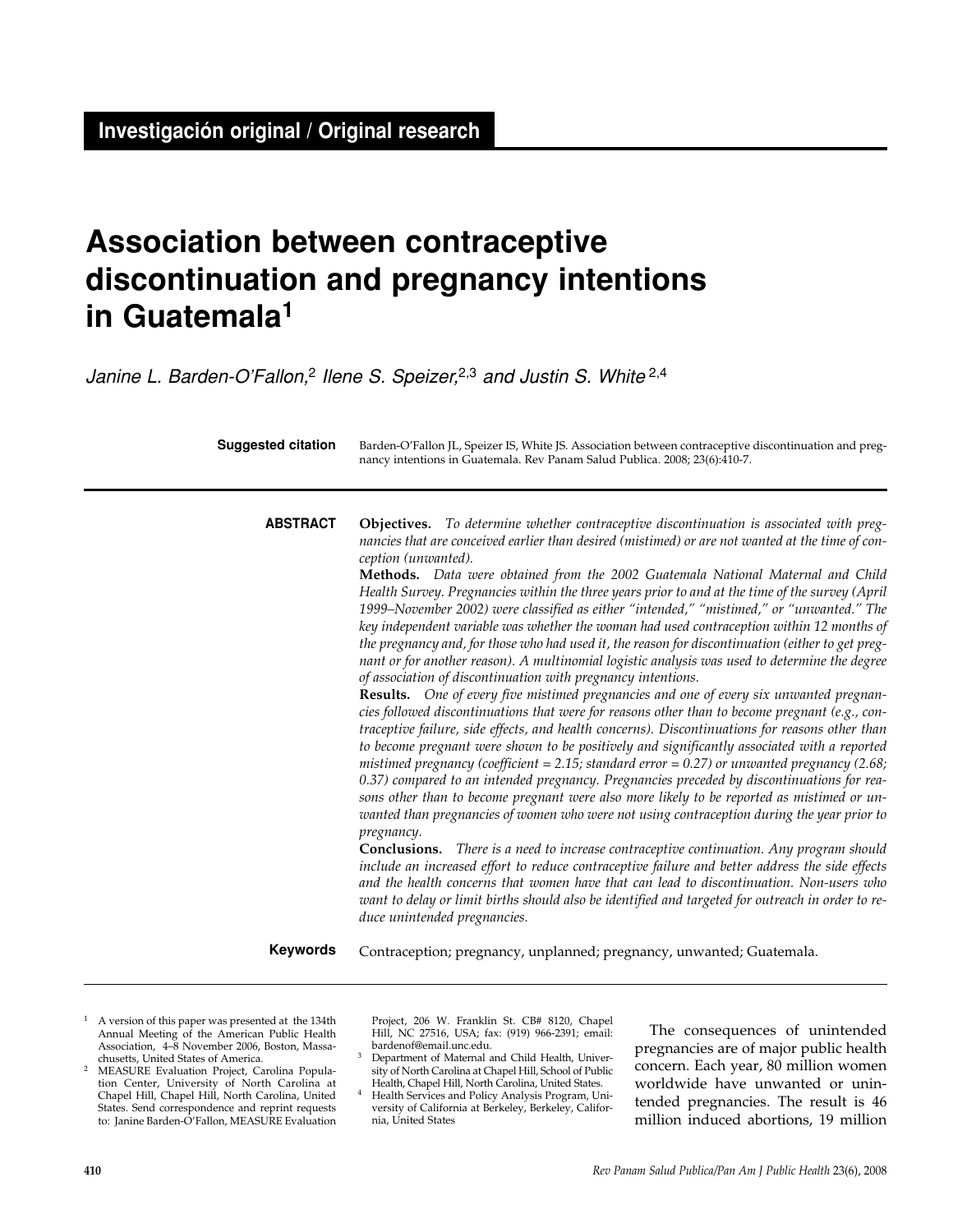of which are considered unsafe (1, 2). The complications of unsafe abortions contribute to maternal morbidity and are responsible for 68 000 maternal deaths annually (3). Unintended pregnancies carried to term are also likely to lead to adverse pregnancy outcomes, such as preterm birth, low birth weight, and small size for gestational age (4). In some cases, unintended pregnancies have also been shown to be associated with poor early childhood health (5, 6).

Unintended pregnancies are the consequence of multiple factors including non-use of contraception among women who do not want to get pregnant, contraceptive failure among users of contraception, and contraceptive discontinuation, that is, the starting and stopping of contraceptive use. A study in the United States estimated that in 1988, while 53% of unintended pregnancies were to women who were not using contraception, the remaining 47% of unintended pregnancies were to users of reversible methods who experienced contraceptive failure or discontinuation (7).

Women use contraception for a variety of biological, individual, and social reasons over the course of their reproductive lives. Some women use contraception to avoid a premarital or extramarital pregnancy, while others use contraception to space births or to prevent additional births once they have attained their desired family size. Societies in which large numbers of women use family planning to control fertility, have fewer unsafe abortions and longer birth intervals, and consequently, lower rates of maternal mortality and morbidity and infant mortality (8). However, even in countries with a low desired family size and high use of contraception, unintended pregnancies are still common (e.g., in the United States, 35% of pregnancies were considered unintended in the 2002 National Survey of Family Growth) (9). In some settings, the nonuse of family planning has been shown to contribute to the largest share of unintended pregnancies (10). Other research demonstrates that contraceptive failure and discontinuation

also contribute to high unwanted fertility levels. For example, Blanc et al. used demographic and health survey data from 15 developing countries to estimate that total unwanted fertility rates would be 44%–81% lower if contraceptive failure or discontinuation (for reasons other than desiring a child) had not occurred (11). Guatemala, the country with the smallest predicted effect, would see the total unwanted fertility rate reduced by 44% if contraceptive failure and discontinuation were averted, while the other countries could see a drop of 50%. Such findings have led some researchers to encourage policy makers and program managers to focus on improving contraceptive continuation rather than trying to convince nonusers to become users (11, 12).

Clearly, non-use of contraception and contraceptive discontinuation and failure are important contributors to unintended pregnancies. Most studies examine one or the other contributor (non-use or contraceptive discontinuation and failure), with less attention to the joint contributions to unintended pregnancy. Moreover, few studies on unintended pregnancy risk include use and discontinuation status in the models. The research has generally shown that women are more likely to experience mistimed pregnancies if they are younger, more educated, not in union, have a short birth interval, or have a higher number of living children (13). The same is true for women experiencing unwanted pregnancies, with the exception that they tend to be older and less educated (13).

Studies on non-use of family planning and contraceptive discontinuation have demonstrated a number of sociodemographic factors associated with these outcomes. Factors associated with non-use of contraception include education, residence, socioeconomic status, and fertility goals. Women who are less educated, live in rural areas, are poorer, opposed to contraceptive use, or desire more children are less likely to be using contraception (14, 15). Studies of factors associated with contraceptive discontinuation find significant effects of

age, number of living children/parity, and fertility goals. Young women, women who have more children, and women who intend to space births, rather than limit births, are significantly more likely to discontinue, than all others (16). Socioeconomic factors, such as education, residence, and socioeconomic status, tend to be less strongly associated with discontinuation (16, 17). The type of contraceptive method also relates to the rate of discontinuation (11). Women using the user-dependent contraceptive methods, such as the pill, injections, condoms, and withdrawal, are more likely to discontinue than are those using non-user-dependent methods, such as the intrauterine device (IUD) and implants.

Another key factor for the discontinuation or non-use of contraception is fear of experiencing side effects (18, 19). This often correlates with the method being used, particularly hormonal methods. Finally, a smaller body of research indicates that a woman's individual characteristics, including motivations to avoid pregnancy, self-efficacy, and autonomy, are associated with her adoption and continued effective use of contraception (20).

The aim of this paper is to determine the influence of discontinuation on unintended pregnancy risk among women in Guatemala. By including women who are also non-users of family planning, we simultaneously examined the contribution of both non-use and discontinuation on unintended pregnancy risk. In particular, we were interested in whether discontinuation for reasons other than to become pregnant—side effects, health concerns, or contraceptive failure—was associated with a higher likelihood of unwanted or mistimed pregnancies, than was discontinuation to get pregnant. Additionally, we examined the relationship between non-use of contraception and pregnancy intentions. Included in the analyses are individual-level factors related to experiencing an unwanted or mistimed pregnancy, such as age, education, union status, and birth number, as well as other specific sociodemographic characteristics.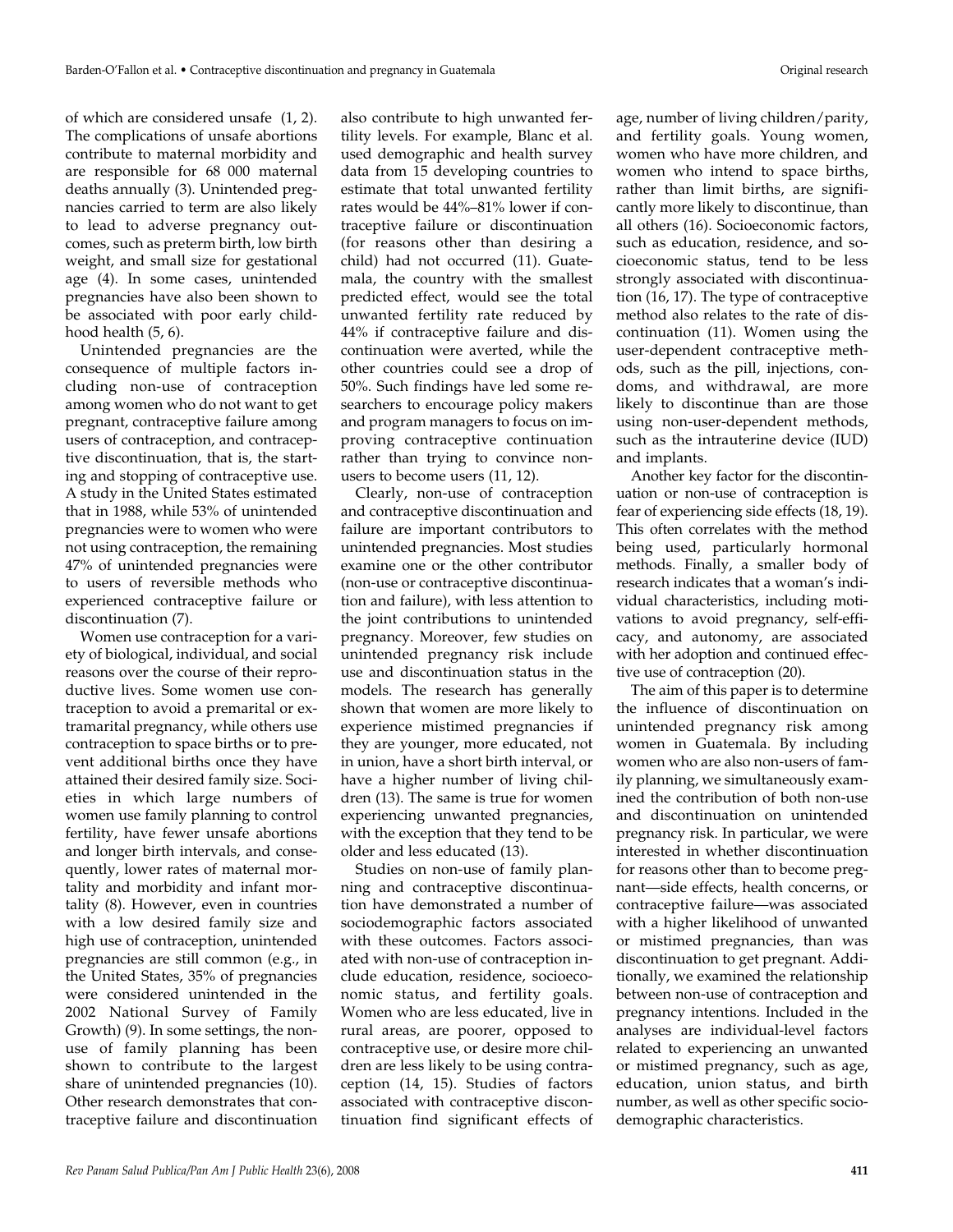#### **STUDY CONTEXT**

The study took place in Guatemala where the total fertility rate in 2002 was 4.4. Among women who gave birth in the three years prior to the 2002 National Maternal and Child Health Survey (*Encuesta Nacional de Salud Materno Infantil*, ENSMI), 16.5% reported the birth as mistimed and 15% as unwanted (21). For the same year, contraceptive use was correspondingly low, with 43% of couples reporting current use of any method to prevent pregnancy and 34% reporting current use of a modern method, i.e., sterilization, injectable, oral contraceptive pill, IUD, or condom. The remaining women were using traditional methods, such as periodic abstinence or withdrawal. Sterilization is the most common method of contraception, followed by injectables and traditional methods. In the 2002 survey, about 36% of users reported discontinuing contraception during the first 12 months of use. Among these, 20.5% discontinued in order to become pregnant. Side effects were the most often reported reason for discontinuation (21%), accounting for over one-third of discontinuations among women using oral contraceptive pills, injectables, and the IUD. Method failure was responsible for an additional 17% of discontinuations, and health concerns, almost 9%. A number of other reasons, such as wanting a more effective method (8.5%), having infrequent sex (7.6%), or finding the method inconvenient to use (3.9%), accounted for the rest of discontinuations.

#### **MATERIALS AND METHODS**

Data from the 2002 Guatemala National Maternal and Child Health Survey (21) were analyzed. The survey used a multistage sampling design in which the primary sampling units (PSUs) were census segments. The probability of selection of a PSU was proportional to size. In each randomly selected PSU, 30 households were randomly selected. Female and male samples were independent; only one eligible woman or one eligible man was interviewed in each selected household. Eligibility was defined as being a woman of 15–49 years of age or a man of 15–59 years. Participants were interviewed in or around their homes. Women were interviewed by female interviewers, and men, by male interviewers. Prior to beginning the survey, interviewers requested verbal consent from all eligible participants. All participants were assured that they did not have to participate in the interview and could refuse to answer any of the questions. Response rates were high: 94% of eligible women and 80% of eligible men participated. A total of 9 155 women and 2 538 men participated in the survey (data from the independent men's survey are not included in this paper). The data were weighted by the number of eligible respondents in the household.

This analysis focuses on women who were pregnant at the time of the interview or had experienced a live birth in the three years prior. Stillbirths and pregnancy losses were not included given that pregnancy intention data were collected only for live births and that calendar data do not distinguish between induced or spontaneous abortions (while induced abortions are generally unwanted, the same cannot be said of spontaneous abortions). Of all women in the Guatemala survey, 4 118 were either pregnant and/or had had a live birth in the three years prior. Some women contributed multiple observations (birth(s) and a current pregnancy) within the three years prior to the survey, though no woman contributed more than three observations. The 4 118 participants produced a sample totaling 4 633 live births in the three years prior and 767 pregnancies at the time of the interview. Thus, a total of 5 400 observations are used for the analysis of the association between contraceptive use/discontinuation and intentionality of the pregnancy that followed.

The survey questionnaire covered a variety of maternal and child health topics, including pregnancy and childbearing; family planning; access to reproductive health care services; sexual behavior, knowledge, and attitudes; infant mortality and morbidity; breastfeeding and child nutrition; immunizations; attitudes and knowledge about HIV/AIDS; and family violence. The dependent variable for the analysis relates to the intentionality of the current pregnancy and of each birth in the three years prior to the survey. For each birth and pregnancy within the study timeframe, women were asked whether they had wanted to become pregnant at that time, had wanted to wait until a later time, or had not wanted any (more) children at all. Pregnancies were classified as "wanted" if the woman reported having wanted the pregnancy at the time; "mistimed" if she reported having wanted to wait to become pregnant; or "unwanted" if she reported not having wanted any (more) children at the time she became pregnant.

The key independent variable of interest was whether the woman discontinued contraceptive use at any time during the 12 months preceding the current pregnancy or a pregnancy that produced a live birth in the three years prior. The contraceptive use data were collected through the implementation of the contraceptive calendar, a module designed to collect a monthly record of fertility and contraceptive use for the five years preceding the date of the interview (1997–2002). Based on the month of interview, women were asked about the preceding five-year period; for example, a woman who was interviewed in April 2002 would be asked to complete the calendar for the period since April 1997. For each month, the information collected in the calendar included whether contraception was used, the type of contraception used, whether a pregnancy occurred, result of the pregnancy (live birth, abortion, or stillbirth), and marital status. If contraception was discontinued, respondents were asked to provide the main reason for the discontinuation, thus a single reason is recorded in the calendar (for more on the calendar approach, see Blanc et al.) (11). Contraceptive discontinuation is considered to occur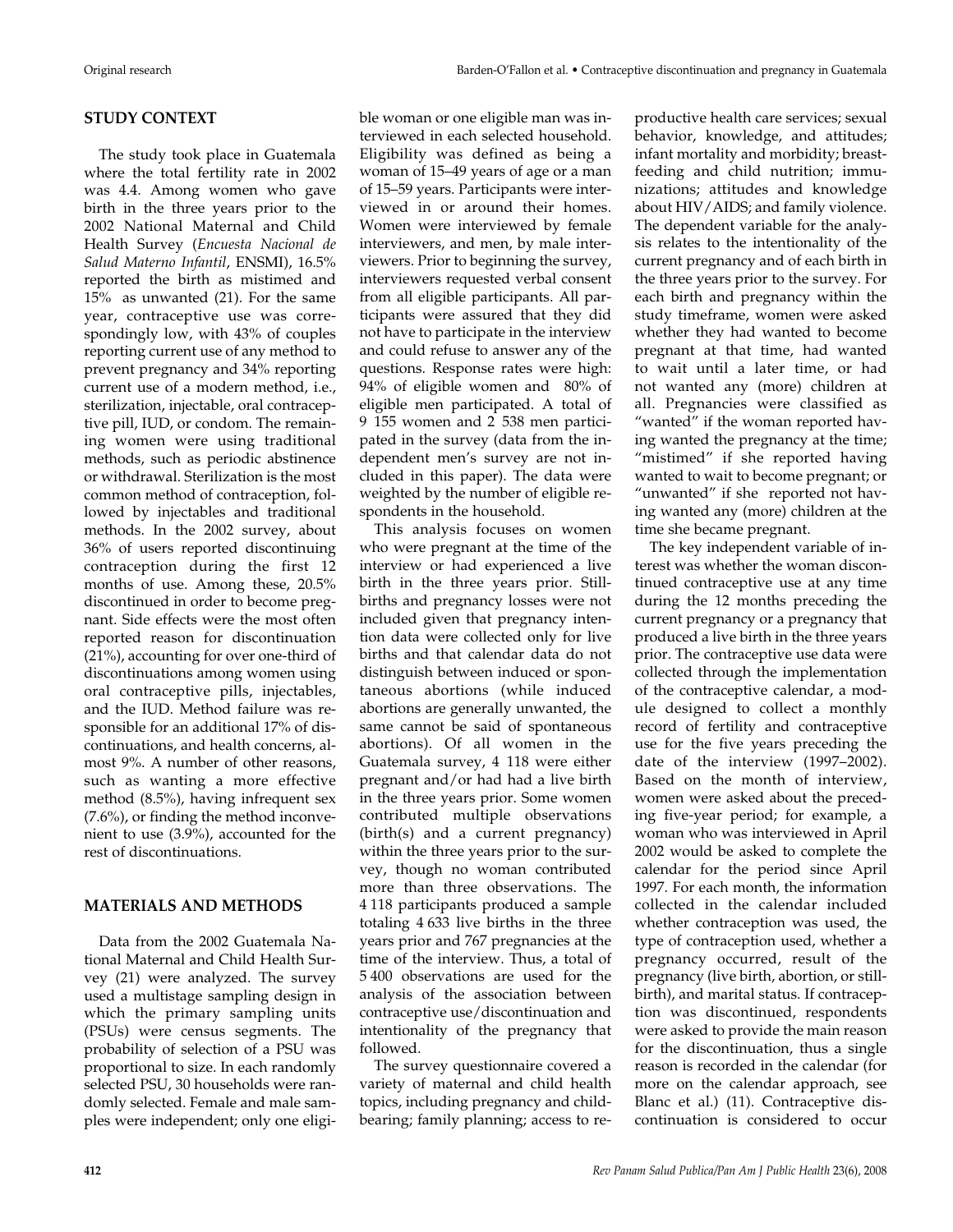when a woman reports no use of any contraceptive method after at least one month (one episode) of use. If a respondent switches methods, it is not considered a discontinuation if the episodes of use are continuous. Women may contribute multiple discontinuations over the course of a fiveyear period.

For this analysis, we were interested in the pregnancies that followed contraceptive discontinuation. Specifically, we were interested in those pregnancies that took place while contraception was being used (contraceptive failure) and those that followed at least one episode of contraceptive use, where the pregnancy occurred immediately after discontinuation or up to one year later. Therefore, the analysis covered contraceptive failures as well as intentional discontinuations. Because the analysis is limited to births occurring within the previous three years, the longest possible birth history would be a birth occurring three years prior to the survey, following a full-term pregnancy of nine months that was preceded by a one year period of non-use and at least one month of contraceptive use (in other words, a contraceptive discontinuation occurring 12 months prior to the pregnancy). Hence, four years and 10 months of the calendar data were used. Limiting the analysis to births within the previous three years, therefore, limited the problem of left censoring of the data. Contraceptive use/discontinuation status within 12 months of the pregnancy was coded as a non-user prior to pregnancy, a user who intentionally discontinued in order to become pregnant, or a user who discontinued for any other reason or experienced contraceptive failure.

The analysis included a number of other independent variables: age, grouped into four categories (15–19 years of age, 20–29 years, 30–39 years, and 40–49 years); residence, coded as urban or rural; highest level of education, defined as none, primary, or secondary and higher; religion, categorized as Catholic, evangelical/ protestant, or other/none; and ethnicity, coded as indigenous or ladino, the Guatemalan term for the main ethnicity (mestizo). Socioeconomic status (SES) was coded as low, medium, or high, based on an unweighted count of the number of household services and durable goods in the woman's home. Included in the SES calculation were the number of rooms in the home, type of cooking fuel used, type of toilet, and whether or not the home had electricity and/or a television. Also included in the analysis was whether the woman was currently pregnant (yes/ no) and her marital status (married/in union or unmarried/not in union). The birth order of live births and current pregnancies was used for all birth-level analyses and coded as a first, second–third, fourth–fifth, or sixth or higher.

All data were weighted and the analyses accounted for clustering in the survey design. Multivariate multinomial logistic regression analyses of pregnancy intention (intended vs. mistimed vs. unwanted) were performed on the pregnancy/birth sample. The analyses included the key independent variable contraceptive use/discontinuation and controlled for all other variables. The analyses were run using STATA version 9.2 (STATA Corp., College Station, Texas, United States).

### **RESULTS**

Of the 9 152 women in the total sample (three cases were dropped due to missing information on religion), 7 212 women had ever given birth or were currently pregnant and of these, 4 118 women had given birth within the last three years or were currently pregnant. Table 1 presents demographic characteristics of the total sample compared to those of the study sample the women who had recently given birth or were currently pregnant. The table shows that the women in the study sample were more likely to be in the 15–19 or the 20–29 age group, to reside in a rural area, and to have little or no education. A higher percentage of the study sample was indigenous and

in the low or medium socioeconomic group.

When the study sample was converted to a sample of recent births/ current pregnancies, there were a total of 5 400 observations. Of these, there were 4 633 (85.8%) births that occurred during the three years prior and 767 (14.2%) current pregnancies. The overwhelming majority of women (79.4%) were non-users of contraception during the 12 months prior to the pregnancy, as shown in Table 2. Of the pregnancies, 9% occurred in women who had been using contraception in the 12 months prior, but discontinued to get pregnant; and 11.5% occurred in users who discontinued for another reason (e.g., contraceptive failure, side effects, health concerns, etc.). Among the current pregnancies, 16% occurred in users who discontinued for another reason. Among all women who were using contraception in the year before the pregnancy, the single main reason for discontinuation was the desire to become pregnant (45%); however, contraceptive failure accounted for 32% of discontinuations, and side effects (8%) and health concerns (3%) combined accounted for 11%. Table 2 also shows that the overwhelming majority of the pregnancies and recent births occurred when the mother was either married or in union.

Table 2 also shows the women's intention. Most pregnancies were reported as intended at the time of pregnancy, although one-third were unintended, that is, either mistimed or unwanted. Women reporting the intention of a current pregnancy were more likely to report the pregnancy as mistimed, than unwanted, as compared to the women reporting on births in the three years prior.

The results of a cross-tabulation of discontinuation status and reported intendedness of the pregnancy are shown in Table 3. A test of equivalence between column distributions using Pearson's chi-square test shows that discontinuation prior to pregnancy varies significantly by intention status of the pregnancy. Overall, one of every five mistimed pregnancies and one of every six unwanted preg-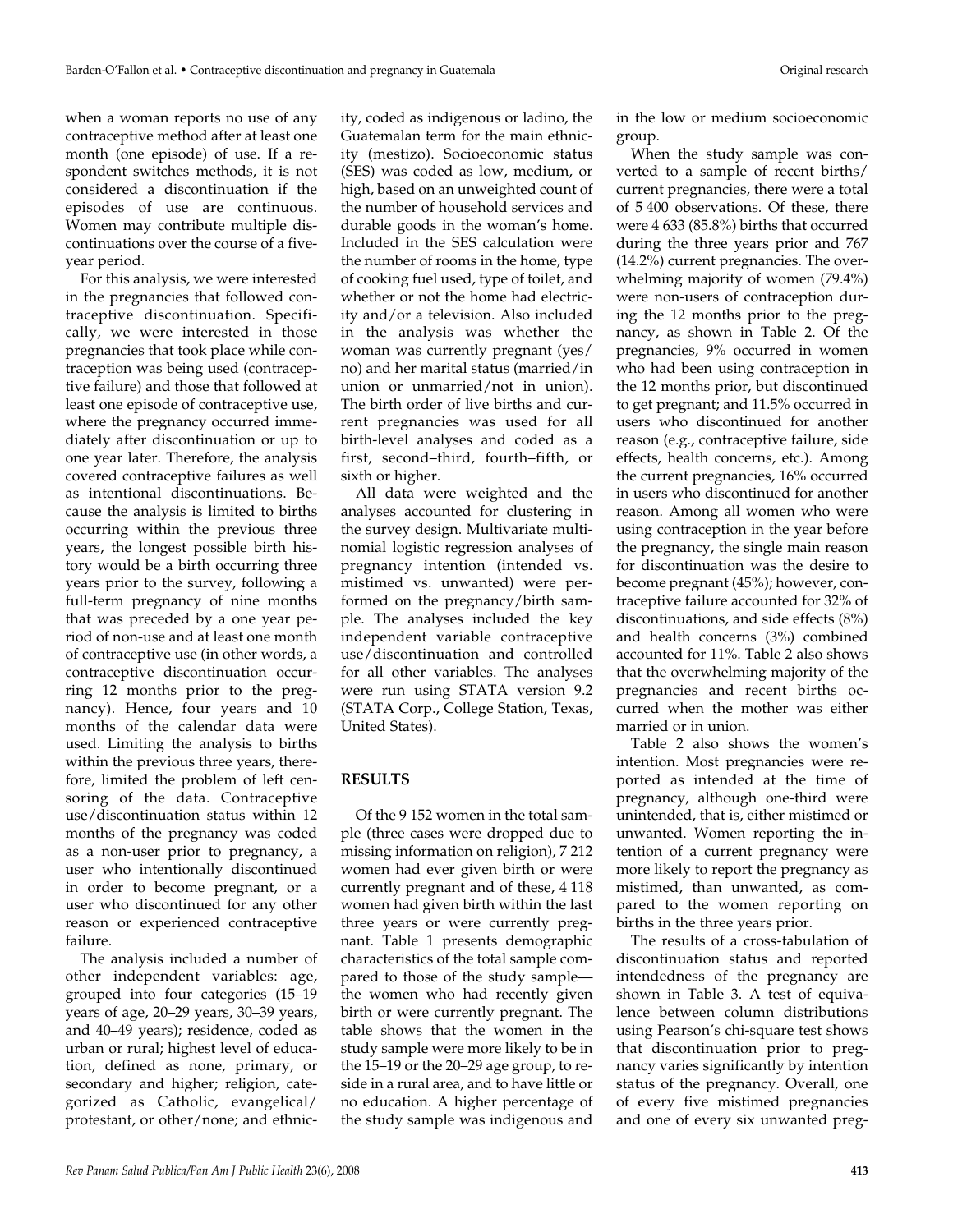|  | TABLE 1. Demographic characteristics of women in the 2002 Guatemala National Maternal |  |  |  |
|--|---------------------------------------------------------------------------------------|--|--|--|
|  | and Child Health Survey and study sample                                              |  |  |  |

| Demographic characteristic | Total sample<br>$(n^a = 9 152)$<br>$\frac{9}{6}$ | Live birth in the three years<br>prior or currently pregnant<br>$(n^a = 4 118)$<br>$\frac{9}{6}$ |
|----------------------------|--------------------------------------------------|--------------------------------------------------------------------------------------------------|
| Years of age               |                                                  |                                                                                                  |
| $15 - 19$                  | 23.7                                             | 12.5                                                                                             |
| $20 - 29$                  | 33.2                                             | 53.7                                                                                             |
| $30 - 39$                  | 23.8                                             | 27.0                                                                                             |
| $40 - 49$                  | 19.2                                             | 6.9                                                                                              |
| Residence                  |                                                  |                                                                                                  |
| Rural                      | 57.4                                             | 65.6                                                                                             |
| Urban                      | 42.6                                             | 34.4                                                                                             |
| Level of education         |                                                  |                                                                                                  |
| None                       | 25.5                                             | 33.6                                                                                             |
| Primary                    | 44.4                                             | 48.6                                                                                             |
| Secondary and higher       | 30.1                                             | 17.9                                                                                             |
| Religion                   |                                                  |                                                                                                  |
| Catholic                   | 51.3                                             | 47.5                                                                                             |
| Evangelical/protestant     | 35.8                                             | 36.4                                                                                             |
| None/other                 | 12.9                                             | 16.1                                                                                             |
| Indigenous                 |                                                  |                                                                                                  |
| <b>No</b>                  | 69.3                                             | 60.5                                                                                             |
| Yes                        | 30.7                                             | 39.5                                                                                             |
| Socioeconomic status       |                                                  |                                                                                                  |
| Low                        | 20.9                                             | 32.4                                                                                             |
| Medium                     | 34.8                                             | 40.9                                                                                             |
| High                       | 44.3                                             | 26.7                                                                                             |
| Parity                     |                                                  |                                                                                                  |
| 0                          | 32.7                                             | 4.6                                                                                              |
| $1 - 2$                    | 24.4                                             | 39.7                                                                                             |
| $3 - 4$                    | 21.6                                             | 26.8                                                                                             |
| $5+$                       | 21.3                                             | 28.9                                                                                             |
| Currently pregnant         |                                                  |                                                                                                  |
| <b>No</b>                  | 92.7                                             | 79.7                                                                                             |
| Unsure                     | 0.6                                              | 0.9                                                                                              |
| Yes                        | 6.7                                              | 19.5                                                                                             |

a Unweighted.

**b** Weighted for clustering in survey design.

nancies followed discontinuations for reasons other than to become pregnant. Even among pregnancies that were wanted, almost 8% followed a discontinuation for reasons other than to become pregnant. A greater percentage of women were using contraception prior to current pregnancies than prior to live births in the last three years (Table 2). Discontinuation was also more common for current pregnancies than for live births in the three years prior. For current pregnancies, discontinuations for reasons other than to become pregnant occurred prior to almost 10% of intended pregnancies, 30% of mistimed pregnancies, and 28% of unwanted

pregnancies. Notably, very few current pregnancies that were mistimed or unwanted followed discontinuation to get pregnant.

Table 4 shows the results of the multinomial logistic regression of pregnancy intention by contraceptive discontinuation behavior. Analyses were performed on the two groups combined (births in the three years prior and current pregnancies), as well as for each group separately. The results of the combined model were similar to the separate models, with minor exceptions (separate models not shown).

Table 4 shows that births or pregnancies that followed from discontinuation, for reasons other than to become pregnant, were significantly more likely to be reported as mistimed (coefficient: 2.15; standard error: 0.27) or unwanted (2.68; 0.37), than intended, as compared to births or pregnancies where contraception was discontinued in order to become pregnant. Pregnancies and births where the woman was not using contraception (non-users) were also significantly more likely to be reported as mistimed or unwanted than intended as compared to pregnancies of women who discontinued to become pregnant. Furthermore, mistimed and unwanted pregnancies were more likely to be reported by women who discontinued for reasons other than to become pregnant than by women who were non-users prior to the pregnancy (results not shown in table).

A small number of other independent variables are significantly related to the report of a mistimed or unwanted pregnancy, most notably, birth order. For both the comparison between mistimed and intended and between unwanted and intended, the higher order births (or current pregnancies) were significantly more likely to be reported as mistimed or unwanted than intended.

Also significant was union status at the time of pregnancy; pregnancies or births occurring to women who were married or in union were significantly less likely to be reported as mistimed, and much less likely to be reported as unwanted, compared to pregnancies or births by single women. Women who were currently pregnant were significantly less likely to report a pregnancy as unwanted compared to intended than were women who were not currently pregnant; there was no difference in current pregnancies and live births in three years prior when comparing mistimed to intended pregnancies.

Level of education also had a significant relationship to birth intentions. Pregnancies in mothers with primary education or less were more likely to be reported as unwanted compared to intended than those of women with secondary level education or higher. Conversely, women of higher SES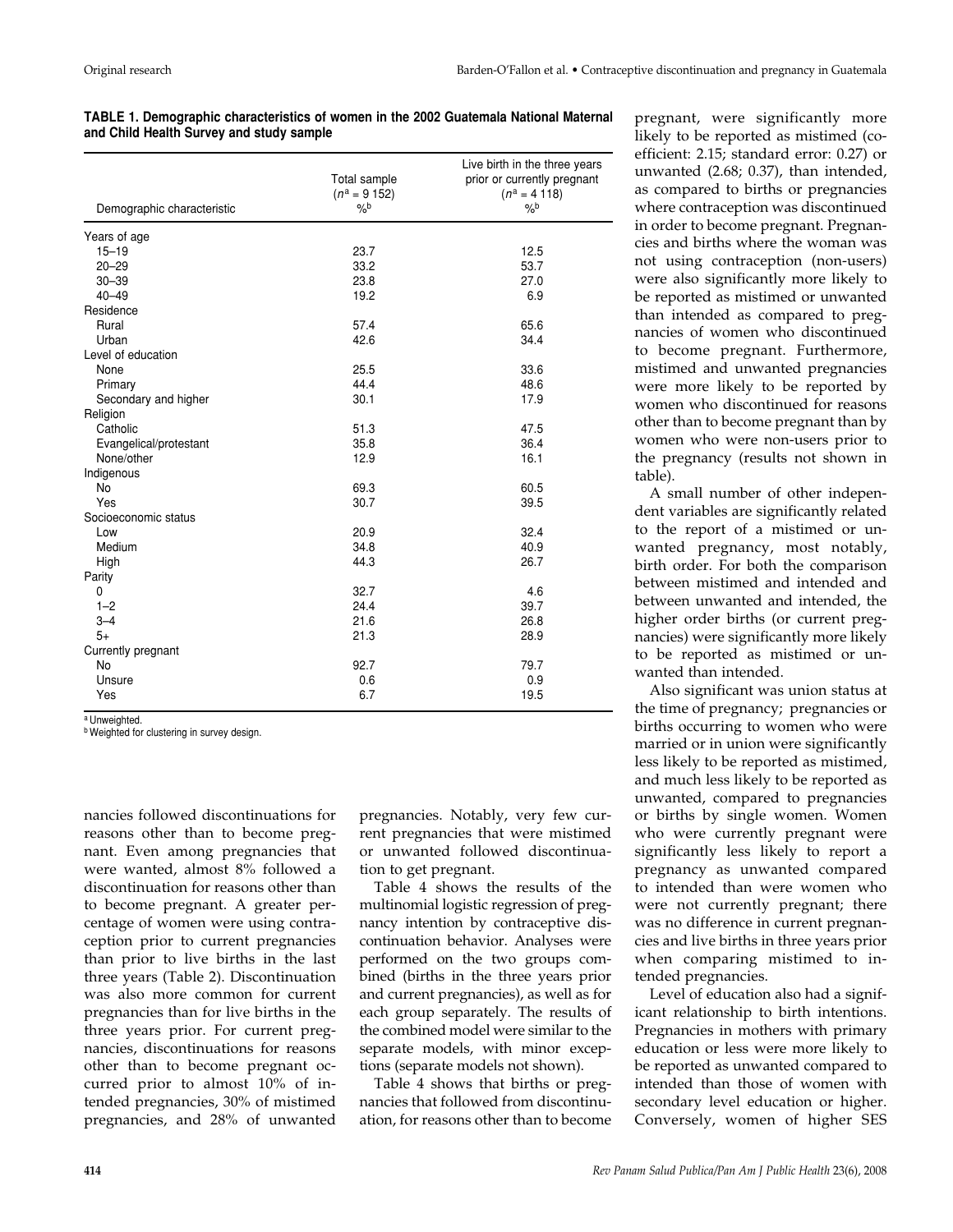**TABLE 2. Characteristics of the study sample comprised of live births in the three years prior to the survey and pregnancies at the time of the survey (current pregnancies). Guatemala National Maternal and Child Health Survey, 2002** 

| Characteristic                                                                                                                       | Live births in the<br>three years prior and<br>current pregnancies<br>$(n^a = 5, 400)$<br>$\frac{9}{6}$ | Live births in the<br>three years prior<br>$(n^a = 4633)$<br>$\%$ | Current<br>pregnancies<br>$(n^a = 767)$<br>$\%$ |
|--------------------------------------------------------------------------------------------------------------------------------------|---------------------------------------------------------------------------------------------------------|-------------------------------------------------------------------|-------------------------------------------------|
| Marital status at time of pregnancy<br>Not married or in union<br>Married or in union                                                | 8.0<br>92.0                                                                                             | 8.4<br>91.6                                                       | 6.2<br>93.8                                     |
| Current pregnancy<br>No<br>Yes                                                                                                       | 84.8<br>15.2                                                                                            | <b>NA<sup>c</sup></b>                                             | <b>NA</b>                                       |
| Contraceptive status within 12 months<br>of pregnancy<br>Non-user<br>Discontinued to get pregnant<br>Discontinued for another reason | 79.4<br>9.1<br>11.5                                                                                     | 80.3<br>9.1<br>10.7                                               | 74.6<br>9.1<br>16.3                             |
| Intention status of birth/pregnancy<br>Intended<br>Mistimed<br>Unwanted                                                              | 66.9<br>18.3<br>14.8                                                                                    | 67.1<br>17.3<br>15.6                                              | 65.7<br>23.5<br>10.8                            |

a Unweighted.

**b** Weighted for clustering in survey design.

c Not applicable.

**TABLE 3. Bivariate association between intentions of live births three years prior/current pregnancy and contraceptive use status in the last 12 months. Guatemala National Maternal and Child Health Survey, 2002**

|                                                                                          |                           | <b>Intention Status</b>   |                           |
|------------------------------------------------------------------------------------------|---------------------------|---------------------------|---------------------------|
|                                                                                          | Intended<br>$\frac{9}{6}$ | Mistimed<br>$\frac{9}{6}$ | Unwanted<br>$\frac{9}{6}$ |
| All births in three years prior and<br>current pregnancies ( $n^a = 5$ 400) <sup>c</sup> |                           |                           |                           |
| Non-user                                                                                 | 80.3                      | 74.8                      | 81.1                      |
| Discontinued to get pregnant                                                             | 12.0                      | 4.2                       | 1.9                       |
| Discontinued for another reason                                                          | 7.7                       | 21.1                      | 17.0                      |
| All births three years prior $(n^a = 4.633)^c$                                           |                           |                           |                           |
| Non-user                                                                                 | 80.8                      | 76.5                      | 82.1                      |
| Discontinued to get pregnant                                                             | 11.9                      | 4.5                       | 2.2                       |
| Discontinued for another reason                                                          | 7.3                       | 18.9                      | 15.7                      |
| Current pregnancies ( $n^a = 767$ ) <sup>c</sup>                                         |                           |                           |                           |
| Non-user                                                                                 | 77.6                      | 67.5                      | 72.4                      |
| Discontinued to get pregnant                                                             | 12.9                      | 2.7                       | 0.0                       |
| Discontinued for another reason                                                          | 9.6                       | 29.9                      | 27.6                      |

a Unweighted.

**b** Weighted for clustering in survey design.

 $c$   $P < 0.001$ .

were significantly more likely to report their pregnancy as mistimed or unwanted compared to intended than women of low SES.

#### **DISCUSSION**

The main objective of this paper was to learn whether discontinuation for

reasons other than the desire to get pregnant—such as contraceptive failure, side effects, or health concerns—is associated with a higher likelihood of reporting recent pregnancies as unintended or mistimed. Only a fraction of Guatemalan women who use contraception have firm fertility desires and discontinue in order to become pregnant. In addition, a large percentage of non-users report their births or pregnancies as unintended (mistimed/ unwanted). The analysis showed that mistimed and unwanted births are relatively common, and that discontinuing the use of contraception for reasons other than to become pregnant is significantly associated with reporting mistimed or unwanted pregnancies, even after controlling for other factors associated with intention status. Though non-users of contraception also contribute to mistimed and unwanted pregnancies, all else being equal, women who have discontinued for reasons other than to become pregnant are more likely to report pregnancies as mistimed or unwanted than non-users. Other than contraceptive use status prior to the pregnancy, the study identified additional factors strongly and significantly associated with pregnancy intention, most notably birth order and marital status. This is consistent with previously presented evidence (13).

Some data and analysis issues present potential limitations to the study. Foremost is that the data were collected retrospectively, that is, sometime after the birth of the child. It is unknown to what extent a woman's perception of the pregnancy could change over time, nor to what extent the reporting of pregnancy intentions would change as a result. Reporting error in the contraceptive calendar is likely to be another source of recall bias, because respondents were asked to report contraceptive use for each month over the past five years. Strickler et al. found that while calendar data appear to be reliable at the aggregate level, the reported reason for discontinuation is potentially the most problematic information obtained through the implementation of this in-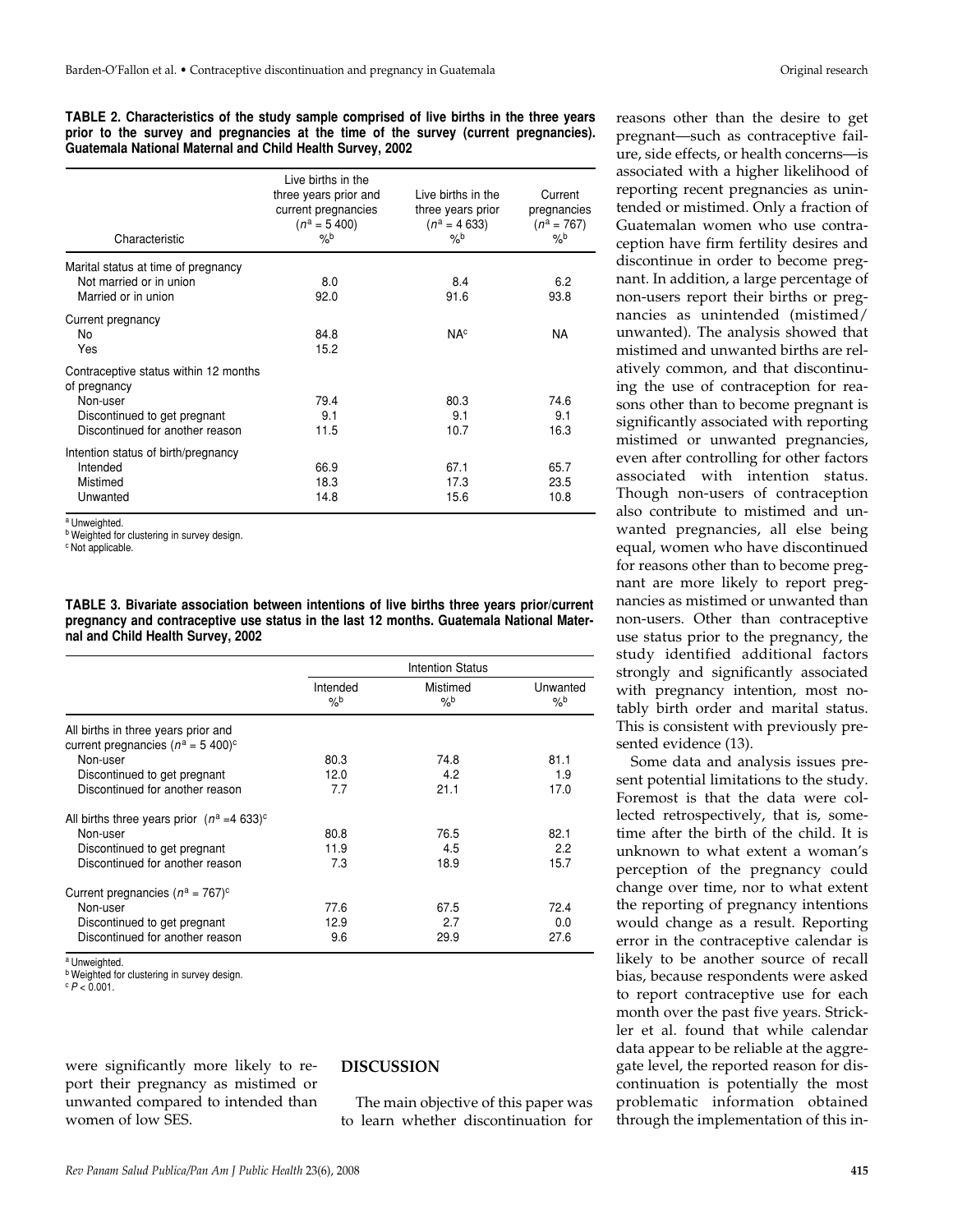**TABLE 4. Coefficients from multinomial logistic regressions of factors associated with intentionality of births in the three years prior and current pregnancies of study sample.<sup>a</sup> Guatemala National Maternal and Child Health Survey, 2002** 

|                                                                                                                              | Mistimed<br>VS.<br>intended             |                                                                             | Unwanted<br>VS.<br>intended                  |                                                                                |
|------------------------------------------------------------------------------------------------------------------------------|-----------------------------------------|-----------------------------------------------------------------------------|----------------------------------------------|--------------------------------------------------------------------------------|
| Urban (vs. rural)                                                                                                            | 0.08                                    | (0.19)                                                                      | 0.06                                         | (0.16)                                                                         |
| Age group<br>$15 - 19$                                                                                                       | 0.13                                    | (0.25)                                                                      | 0.27                                         | (0.2)                                                                          |
| 20-29 (reference category)<br>$30 - 39$<br>$40 - 49$                                                                         | $-0.39$<br>$-0.57$                      | $(0.15)^{b}$<br>(0.3)                                                       | $-0.12$<br>0.43                              | (0.15)<br>(0.26)                                                               |
| Education<br>None<br>Primary<br>Secondary and higher (reference category)                                                    | $-0.21$<br>0.10                         | (0.24)<br>(0.22)                                                            | 0.71<br>0.76                                 | $(0.27)^c$<br>$(0.26)^c$                                                       |
| Religion<br>Catholic (reference category)<br>Protestant/evangelical<br>None/other<br>Indigenous (vs. not)                    | $-0.20$<br>0.11<br>0.12                 | (0.12)<br>(0.16)<br>(0.13)                                                  | $-0.05$<br>0.45<br>0.14                      | (0.12)<br>$(0.15)^c$<br>(0.13)                                                 |
| <b>SES</b><br>Low (reference category)<br>Medium<br>High                                                                     | $-0.10$<br>0.63                         | (0.14)<br>$(0.23)^c$                                                        | $-0.24$<br>0.41                              | (0.14)<br>$(0.21)^{b}$                                                         |
| Birth number<br>1st (reference category)<br>$2 - 3$<br>$4 - 5$<br>$6+$<br>In union (vs. not)<br>Currently pregnant (vs. not) | 0.76<br>1.11<br>1.14<br>$-0.75$<br>0.24 | $(0.32)^{b}$<br>$(0.34)$ <sup>d</sup><br>$(0.43)^c$<br>$(0.27)^c$<br>(0.15) | 0.99<br>1.54<br>1.86<br>$-1.91$<br>$-0.4155$ | $(0.2)^d$<br>$(0.22)^d$<br>$(0.27)^d$<br>$(0.24)$ <sup>d</sup><br>$(0.17)^{b}$ |
| Contraceptive use<br>Non-user<br>Discontinued/pregnancy (reference category)<br>Discontinued/other                           | 1.37<br>2.15                            | $(0.26)$ <sup>d</sup><br>$(0.27)$ <sup>d</sup>                              | 1.82<br>2.68                                 | $(0.34)$ <sup>d</sup><br>$(0.37)$ <sup>d</sup>                                 |

a Total sample of births in the three years prior and current pregnancies, weighted for clustering in survey design (unweighted  $n = 5,400$ .

 $dP \leq 0.001$ .

strument (22). This may be due to difficulty in remembering why episodes of contraception were stopped, especially if discontinuation occurred frequently, or perhaps, as Curtis and Blanc argue, that recording only one reason for discontinuation does not capture the entire picture of how women and their partners make the decision to stop (17). It has been noted that reasons for discontinuing contraception may not be mutually exclusive and that the degree to which a woman is motivated to avoid a pregnancy may play a key role, particularly in method failure (18). While no less salient to this study, these issues are somewhat mitigated in the analysis because all reasons other than the desire to become pregnant were grouped together. What is left unknown is the extent to which this type of discontinuation is due to ambivalence or more decisive action.

The final limitation of the study is that it did not account for method type, though factors that influence method also influence discontinuation (23). Moreover, method choice might be associated with strength of fertility desires at the time of use; that is, those who are the most motivated to avoid future pregnancies are most likely to use the IUD, while those who wish to

merely delay a subsequent pregnancy, or are more ambivalent about their fertility, are more likely to use a userdependent method, which implies a greater risk of discontinuation.

Effective use of contraception becomes increasingly important as contraceptive prevalence increases and desired family size decreases (11). This study found that a large proportion of discontinuations preceding pregnancies were due to contraceptive failures. Assuming these women are not ambivalent users, this is a strong indication that there is a need to improve family planning services to reduce mistimed and unwanted pregnancies. Such improvements may include better counseling on methods and on how to be an effective user.

A need also exists to better address the side effects and the health concerns that can lead to discontinuation. One approach would be to improve the options for switching methods, so that women experiencing problems with a particular method can continue using contraception. Unintended pregnancies resulting from the discontinuation of contraception due to side effects or health concerns are indicative of an unmet need for a wider choice of contraceptive methods or for more information on method concerns. Another approach would be to better train health care providers so that women are matched to an appropriate method based on their fertility goals, method preferences, and previous experience with contraception. Finally, to further reduce unintended pregnancies, women who are not using contraception and who want to delay or limit births need to be identified so that the appropriate family planning services can be offered.

**Acknowledgement.** Support for this research was made possible by the U.S. Agency for International Development (USAID) under the terms of Cooperative Agreement GPO-A-00-03-00003-00. The opinions expressed are those of the authors and do not necessarily reflect the views of USAID or the United States Government.

 $b$   $P \le 0.05$ .

 $c$   $P \leq 0.01$ .